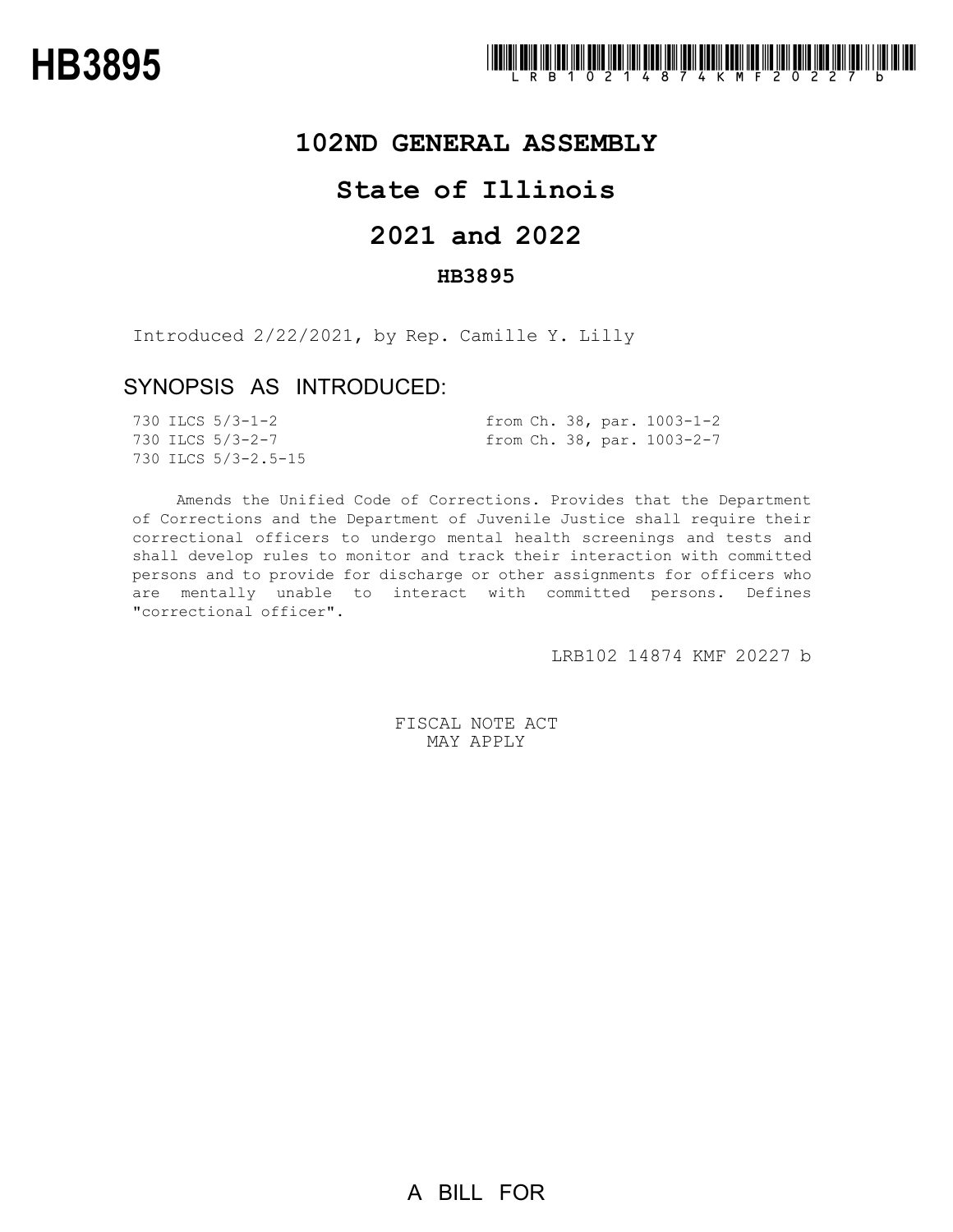1

AN ACT concerning criminal law.

#### **Be it enacted by the People of the State of Illinois, represented in the General Assembly:** 2 3

Section 5. The Unified Code of Corrections is amended by changing Sections  $3-1-2$ ,  $3-2-7$ , and  $3-2.5-15$  as follows: 4 5

(730 ILCS 5/3-1-2) (from Ch. 38, par. 1003-1-2) 6

Sec. 3-1-2. Definitions. 7

(a) "Chief Administrative Officer" means the person designated by the Director to exercise the powers and duties of the Department of Corrections in regard to committed persons within a correctional institution or facility, and includes the superintendent of any juvenile institution or facility. 8 9 10 11 12 13

(a-3) "Aftercare release" means the conditional and revocable release of a person committed to the Department of Juvenile Justice under the Juvenile Court Act of 1987, under the supervision of the Department of Juvenile Justice. 14 15 16 17

(a-5) "Sex offense" for the purposes of paragraph (16) of subsection (a) of Section 3-3-7, paragraph (10) of subsection (a) of Section 5-6-3, and paragraph (18) of subsection (c) of Section 5-6-3.1 only means: 18 19 20 21

(i) A violation of any of the following Sections of the Criminal Code of 1961 or the Criminal Code of 2012: 22 23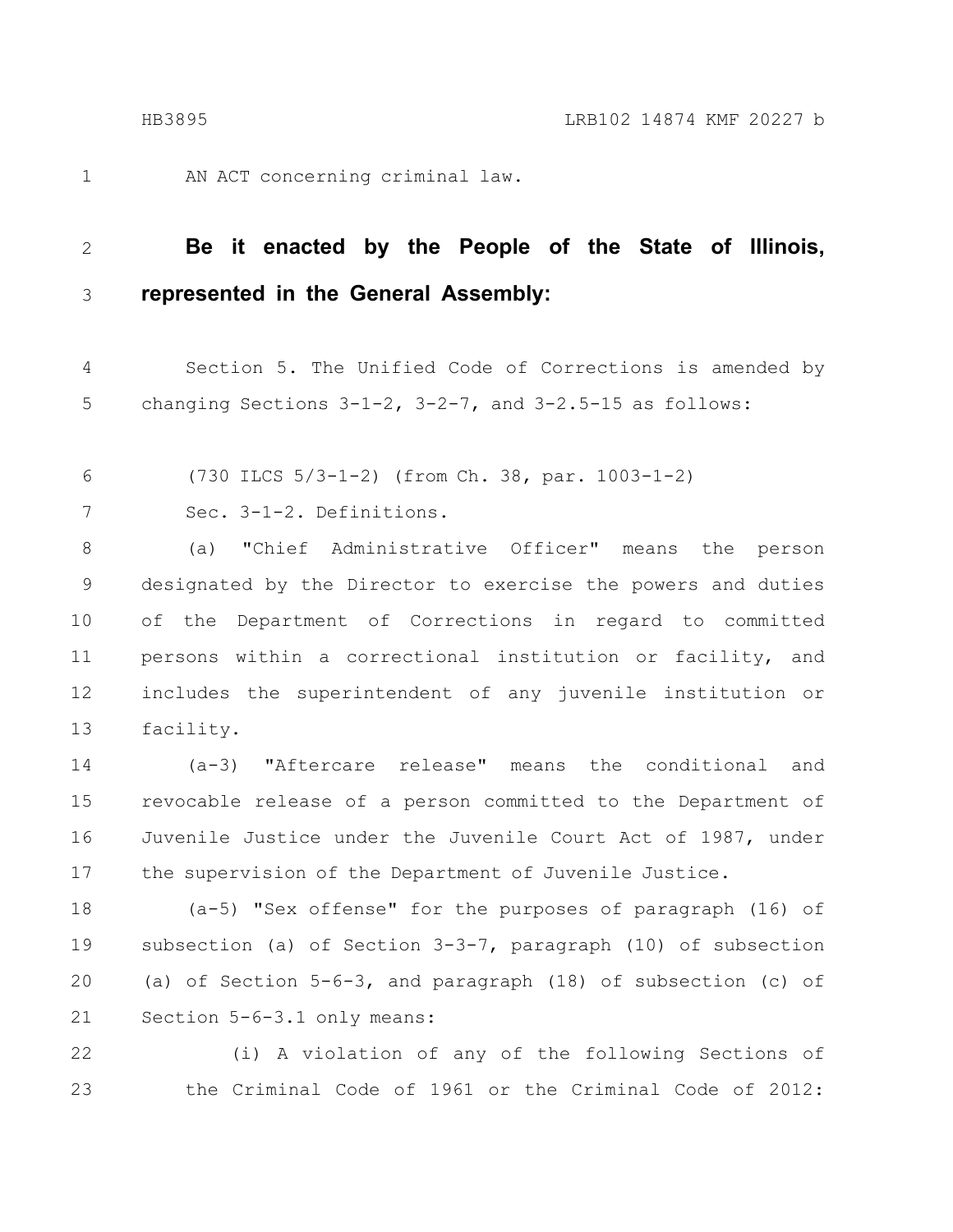10-7 (aiding or abetting child abduction under Section 10-5(b)(10)), 10-5(b)(10) (child luring), 11-6 (indecent solicitation of a child), 11-6.5 (indecent solicitation of an adult), 11-14.4 (promoting juvenile prostitution), 11-15.1 (soliciting for a juvenile prostitute), 11-17.1 (keeping a place of juvenile prostitution), 11-18.1 (patronizing a juvenile prostitute), 11-19.1 (juvenile pimping), 11-19.2 (exploitation of a child), 11-20.1 (child pornography), 11-20.1B or 11-20.3 (aggravated child pornography), 11-1.40 or 12-14.1 (predatory criminal sexual assault of a child), or 12-33 (ritualized abuse of a child). An attempt to commit any of these offenses. 1 2 3 4 5 6 7 8 9 10 11 12

(ii) A violation of any of the following Sections of the Criminal Code of 1961 or the Criminal Code of 2012: 11-1.20 or 12-13 (criminal sexual assault), 11-1.30 or 12-14 (aggravated criminal sexual assault), 11-1.60 or 12-16 (aggravated criminal sexual abuse), and subsection (a) of Section 11-1.50 or subsection (a) of Section 12-15 (criminal sexual abuse). An attempt to commit any of these offenses. 13 14 15 16 17 18 19 20

(iii) A violation of any of the following Sections of the Criminal Code of 1961 or the Criminal Code of 2012 when the defendant is not a parent of the victim: 21 22 23

10-1 (kidnapping),

24

10-2 (aggravated kidnapping), 25

10-3 (unlawful restraint), 26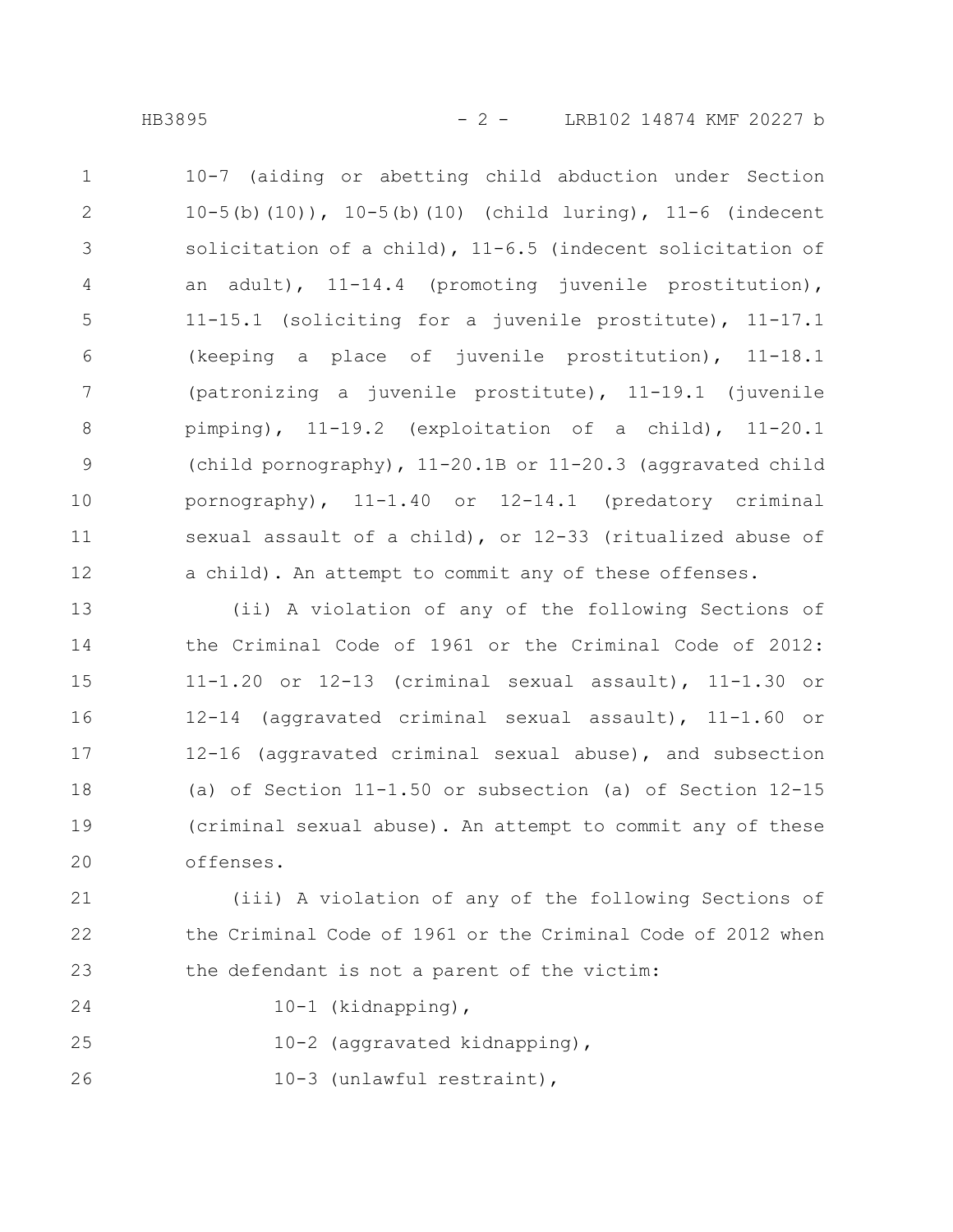### HB3895 - 3 - LRB102 14874 KMF 20227 b

1

2

10-3.1 (aggravated unlawful restraint).

An attempt to commit any of these offenses.

(iv) A violation of any former law of this State substantially equivalent to any offense listed in this subsection (a-5). 3 4 5

An offense violating federal law or the law of another state that is substantially equivalent to any offense listed in this subsection (a-5) shall constitute a sex offense for the purpose of this subsection (a-5). A finding or adjudication as a sexually dangerous person under any federal law or law of another state that is substantially equivalent to the Sexually Dangerous Persons Act shall constitute an adjudication for a sex offense for the purposes of this subsection (a-5). 6 7 8 9 10 11 12 13 14

(b) "Commitment" means a judicially determined placement in the custody of the Department of Corrections on the basis of delinquency or conviction. 15 16 17

(c) "Committed person" is a person committed to the Department, however a committed person shall not be considered to be an employee of the Department of Corrections for any purpose, including eligibility for a pension, benefits, or any other compensation or rights or privileges which may be provided to employees of the Department. 18 19 20 21 22 23

(c-5) "Computer scrub software" means any third-party added software, designed to delete information from the computer unit, the hard drive, or other software, which would 24 25 26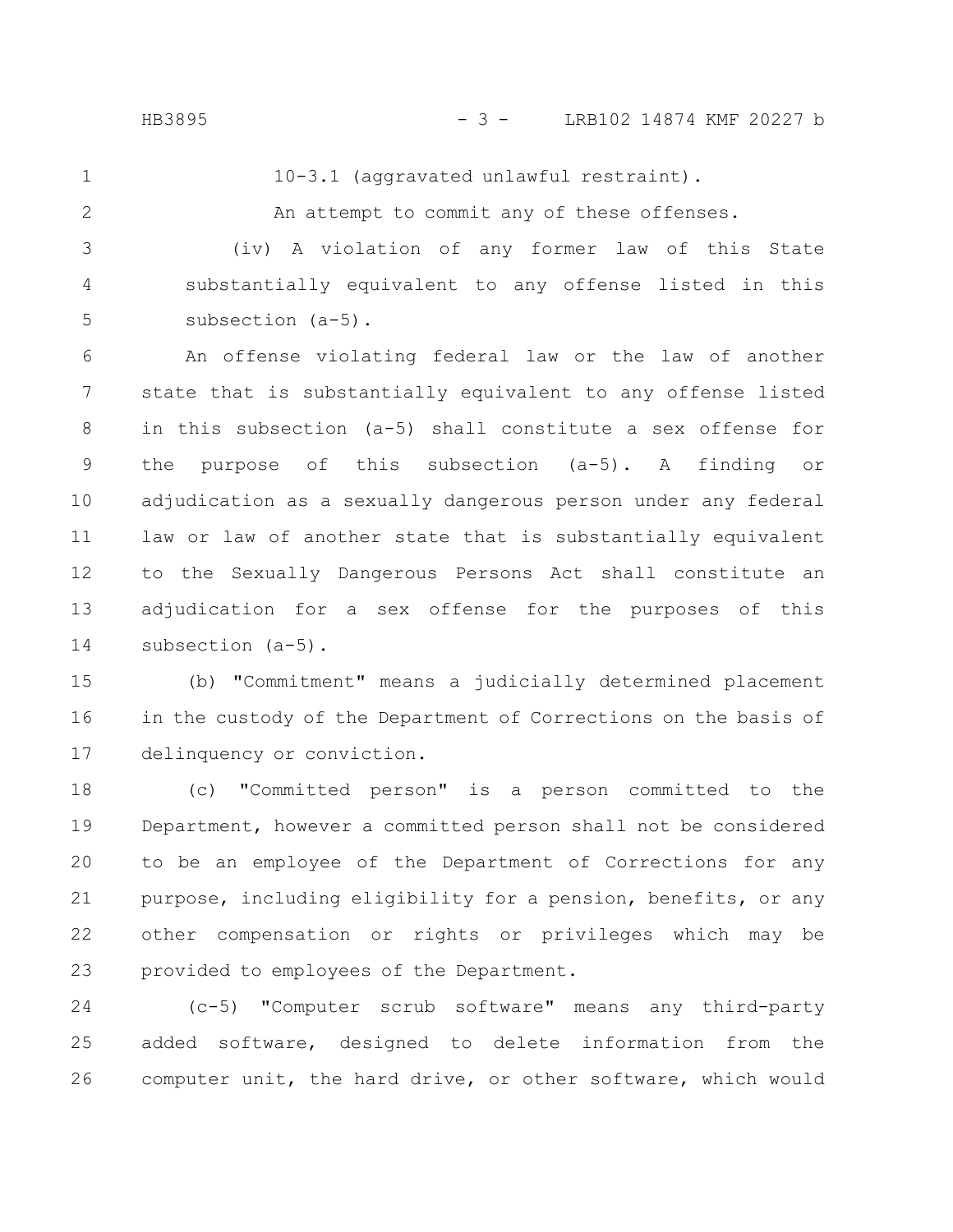eliminate and prevent discovery of browser activity, including, but not limited to, Internet history, address bar or bars, cache or caches, and/or cookies, and which would over-write files in a way so as to make previous computer activity, including, but not limited to, website access, more difficult to discover. 1 2 3 4 5 6

(c-10) "Content-controlled tablet" means any device that can only access visitation applications or content relating to educational or personal development. 7 8 9

(d) "Correctional institution or facility" means any building or part of a building where committed persons are kept in a secured manner. 10 11 12

(d-5) "Correctional officer" means an employee of the Department of Corrections or the Department of Juvenile Justice who has custody and control over committed persons in an adult or juvenile correctional facility. 13 14 15 16

(e) "Department" means both the Department of Corrections and the Department of Juvenile Justice of this State, unless the context is specific to either the Department of Corrections or the Department of Juvenile Justice. 17 18 19 20

(f) "Director" means both the Director of Corrections and the Director of Juvenile Justice, unless the context is specific to either the Director of Corrections or the Director of Juvenile Justice. 21 22 23 24

 $(f-5)$  (Blank). 25

(g) "Discharge" means the final termination of a 26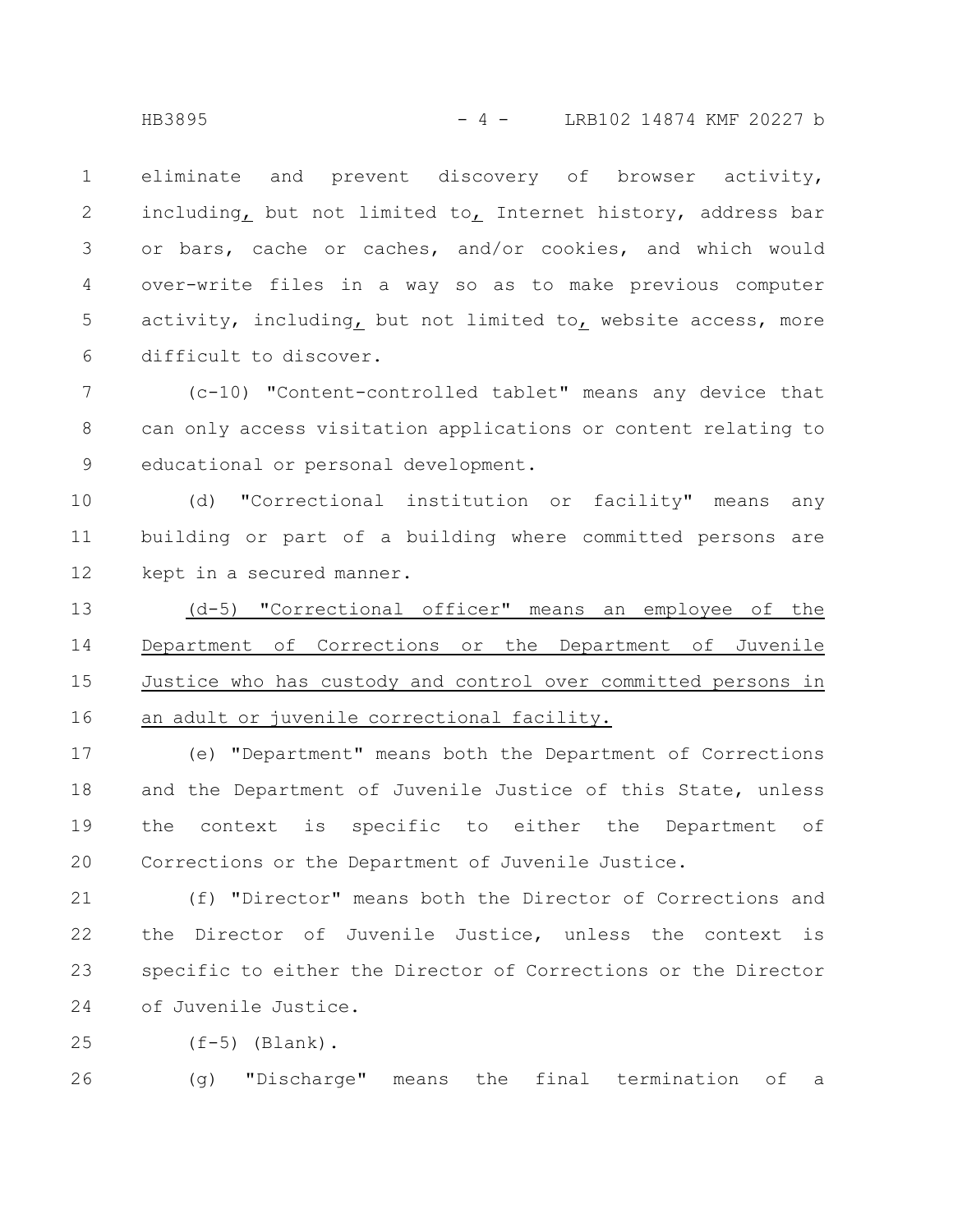HB3895 - 5 - LRB102 14874 KMF 20227 b

commitment to the Department of Corrections. 1

(h) "Discipline" means the rules and regulations for the maintenance of order and the protection of persons and property within the institutions and facilities of the Department and their enforcement. 2 3 4 5

(i) "Escape" means the intentional and unauthorized absence of a committed person from the custody of the Department. 6 7 8

(j) "Furlough" means an authorized leave of absence from the Department of Corrections for a designated purpose and period of time. 9 10 11

(k) "Parole" means the conditional and revocable release of a person committed to the Department of Corrections under the supervision of a parole officer. 12 13 14

(l) "Prisoner Review Board" means the Board established in Section 3-3-1(a), independent of the Department, to review rules and regulations with respect to good time credits, to hear charges brought by the Department against certain prisoners alleged to have violated Department rules with respect to good time credits, to set release dates for certain prisoners sentenced under the law in effect prior to February 1, 1978 (the effective date of Public Act 80-1099) this Amendatory Act of 1977, to hear and decide the time of aftercare release for persons committed to the Department of Juvenile Justice under the Juvenile Court Act of 1987 to hear requests and make recommendations to the Governor with respect 15 16 17 18 19 20 21 22 23 24 25 26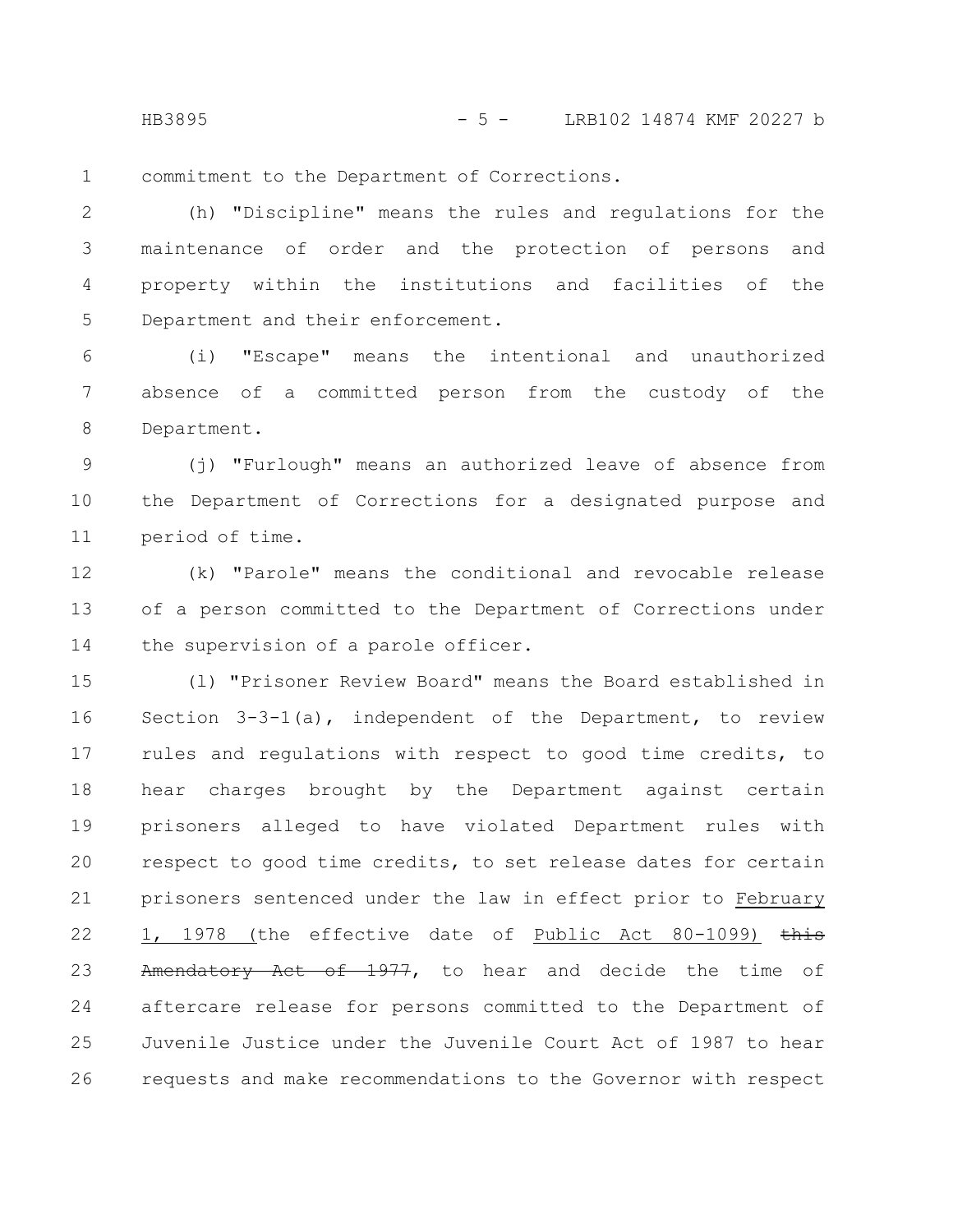to pardon, reprieve or commutation, to set conditions for parole, aftercare release, and mandatory supervised release and determine whether violations of those conditions justify revocation of parole or release, and to assume all other functions previously exercised by the Illinois Parole and Pardon Board. 1 2 3 4 5 6

(m) Whenever medical treatment, service, counseling, or care is referred to in this Unified Code of Corrections, such term may be construed by the Department or Court, within its discretion, to include treatment, service, or counseling by a Christian Science practitioner or nursing care appropriate therewith whenever request therefor is made by a person subject to the provisions of this Code Act. 7 8 9 10 11 12 13

(n) "Victim" shall have the meaning ascribed to it in subsection (a) of Section 3 of the Bill of Rights of Crime for Victims and Witnesses of Violent Crime Act. 14 15 16

(o) "Wrongfully imprisoned person" means a person who has been discharged from a prison of this State and has received: 17 18

(1) a pardon from the Governor stating that such pardon is issued on the ground of innocence of the crime for which he or she was imprisoned; or 19 20 21

(2) a certificate of innocence from the Circuit Court as provided in Section 2-702 of the Code of Civil Procedure. 22 23 24

(Source: P.A. 100-198, eff. 1-1-18; revised 9-21-20.) 25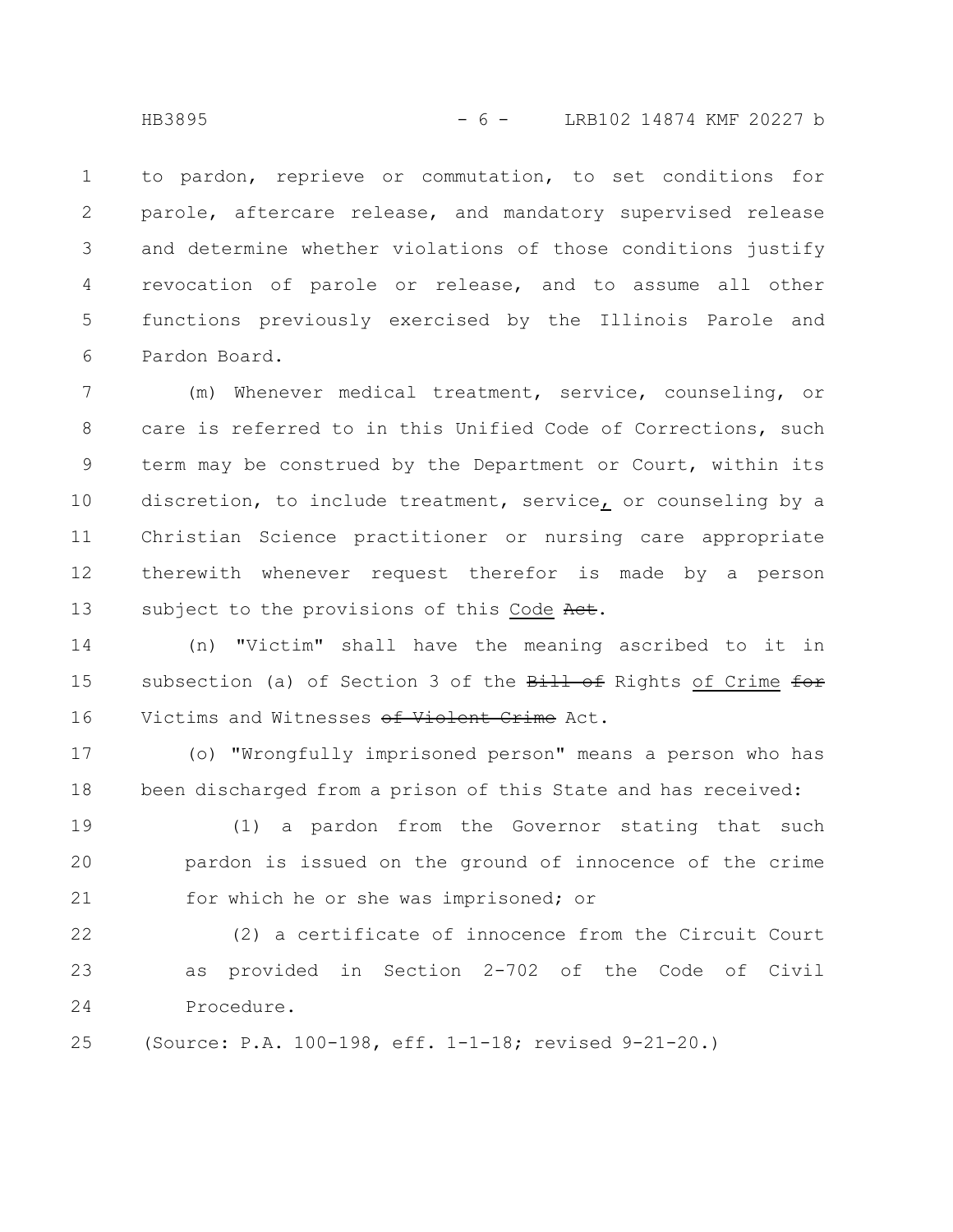- 
- (730 ILCS 5/3-2-7) (from Ch. 38, par. 1003-2-7) 1
- 2

Sec. 3-2-7. Staff Training and Development.

(a) The Department shall train its own personnel and any personnel from local agencies by agreements under Section  $3 - 15 - 2$ . 3 4 5

(b) To develop and train its personnel, the Department may make grants in aid for academic study and training in fields related to corrections. The Department shall establish rules for the conditions and amounts of such grants. The Department may employ any person during his program of studies and may require the person to work for it on completion of his program according to the agreement entered into between the person receiving the grant and the Department. 6 7 8 9 10 11 12 13

(c) The Department shall require its correctional officers to undergo mental health screenings and tests and shall develop rules to monitor and track their interaction with committed persons and to provide for discharge or other assignments for officers who are mentally unable to interact with committed persons. 14 15 16 17 18 19

(Source: P.A. 77-2097.) 20

(730 ILCS 5/3-2.5-15) 21

Sec. 3-2.5-15. Department of Juvenile Justice; assumption of duties of the Juvenile Division. 22 23

(a) The Department of Juvenile Justice shall assume the rights, powers, duties, and responsibilities of the Juvenile 24 25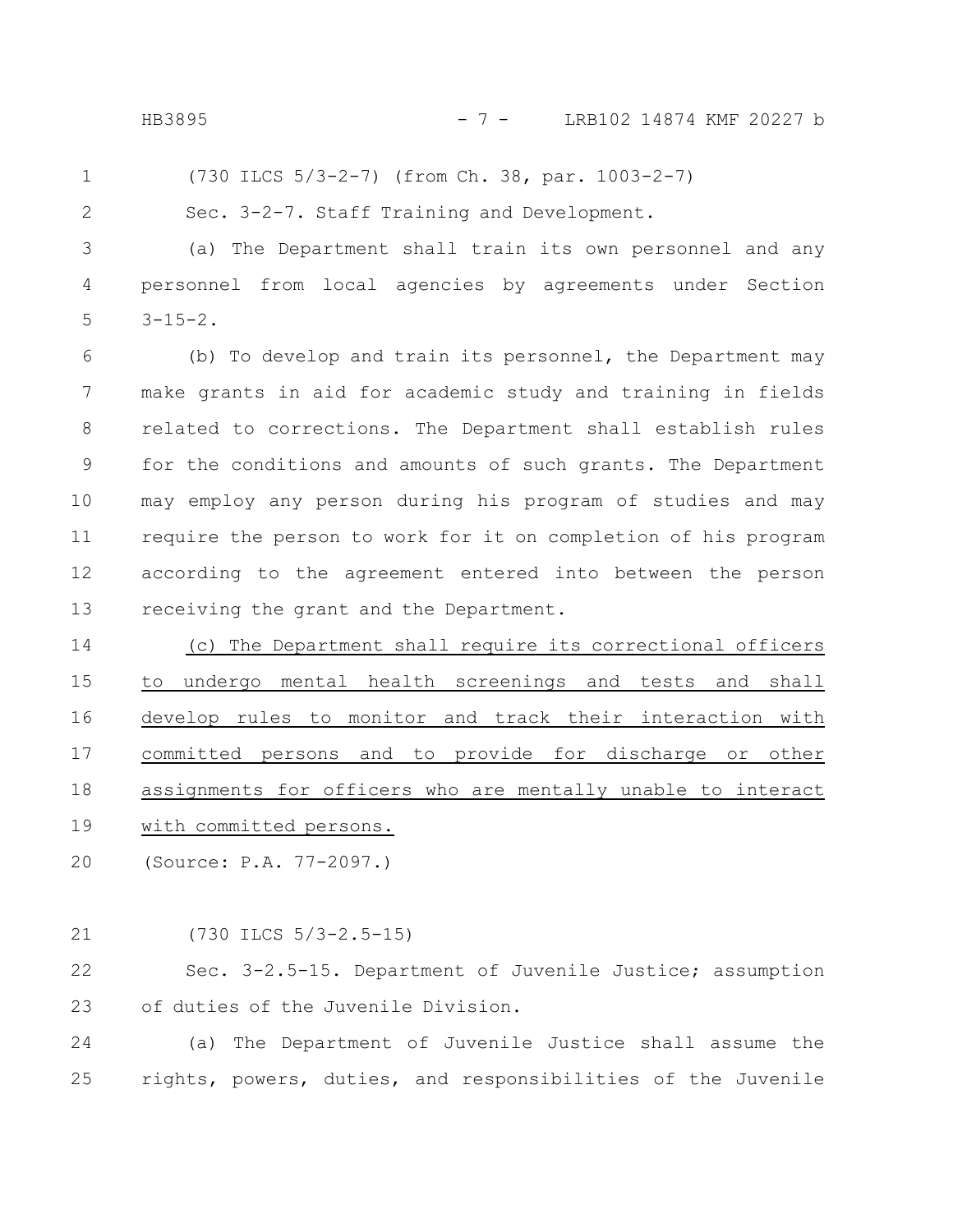Division of the Department of Corrections. Personnel, books, records, property, and unencumbered appropriations pertaining to the Juvenile Division of the Department of Corrections shall be transferred to the Department of Juvenile Justice on the effective date of this amendatory Act of the 94th General Assembly. Any rights of employees or the State under the Personnel Code or any other contract or plan shall be unaffected by this transfer. 1 2 3 4 5 6 7 8

(b) Department of Juvenile Justice personnel who are hired by the Department on or after the effective date of this amendatory Act of the 94th General Assembly and who participate or assist in the rehabilitative and vocational training of delinquent youths, supervise the daily activities involving direct and continuing responsibility for the youth's security, welfare and development, or participate in the personal rehabilitation of delinquent youth by training, supervising, and assisting lower level personnel who perform these duties must be over the age of 21 and have any bachelor's or advanced degree from an accredited college or university. This requirement shall not apply to security, clerical, food service, and maintenance staff that do not have direct and regular contact with youth. The degree requirements specified in this subsection (b) are not required of persons who provide vocational training and who have adequate knowledge in the skill for which they are providing the vocational training. 9 10 11 12 13 14 15 16 17 18 19 20 21 22 23 24 25

(c) Subsection (b) of this Section does not apply to

26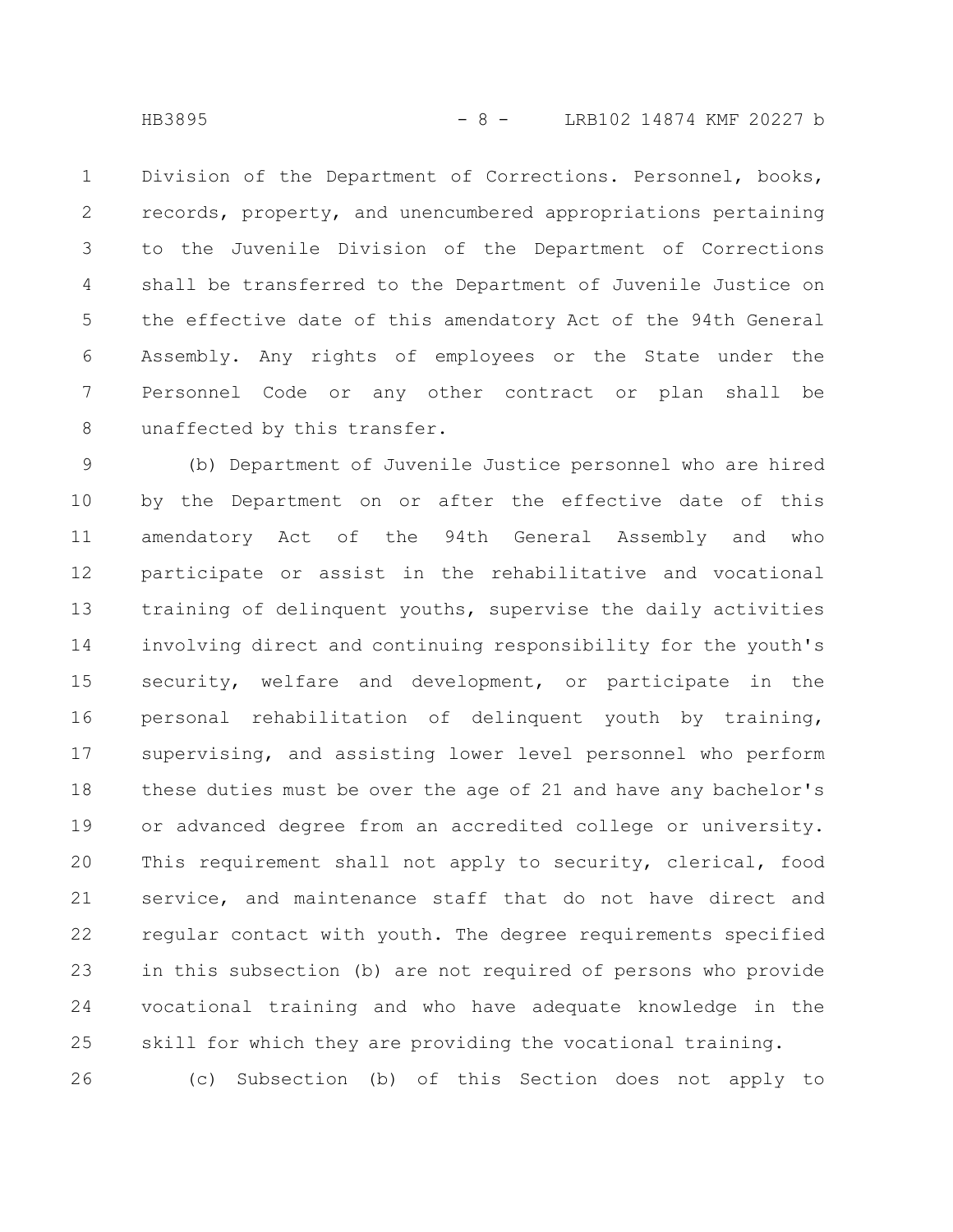personnel transferred to the Department of Juvenile Justice on the effective date of this amendatory Act of the 94th General Assembly. 1 2 3

4 5

(d) The Department shall be under the direction of the Director of Juvenile Justice as provided in this Code.

(e) The Director shall organize divisions within the Department and shall assign functions, powers, duties, and personnel as required by law. The Director may create other divisions and may assign other functions, powers, duties, and personnel as may be necessary or desirable to carry out the functions and responsibilities vested by law in the Department. The Director may, with the approval of the Office of the Governor, assign to and share functions, powers, duties, and personnel with other State agencies such that administrative services and administrative facilities are provided by a shared administrative service center. Where possible, shared services which impact youth should be done with child-serving agencies. These administrative services may include, but are not limited to, all of the following functions: budgeting, accounting related functions, auditing, human resources, legal, procurement, training, data collection and analysis, information technology, internal investigations, intelligence, legislative services, emergency response capability, statewide transportation services, and general office support. 6 7 8 9 10 11 12 13 14 15 16 17 18 19 20 21 22 23 24 25

26

(f) The Department of Juvenile Justice may enter into